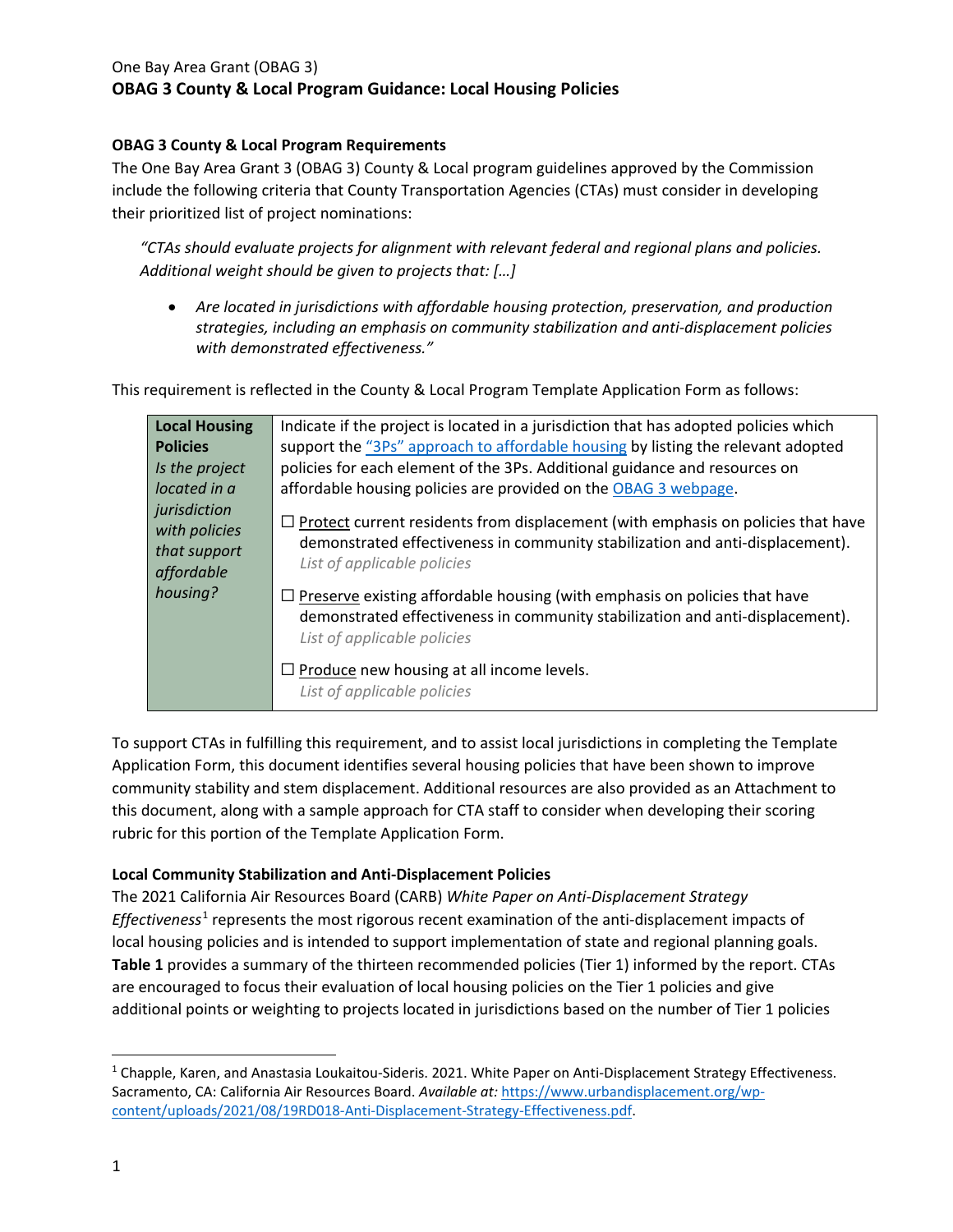that the jurisdiction has adopted or is in process of adopting. Similarly, local jurisdictions should identify in their applications for OBAG 3 County & Local funds any Tier 1 policies that have been adopted or are under consideration by their councils/boards, including actual or estimated approval dates and weblinks for each policy.

If warranted to best reflect local circumstances, CTAs may also choose to award points or weighting for additional housing policies. **Table 2** provides a summary of secondary recommended policies (Tier 2), which include those under consideration as part of the ongoing update to MTC's Transit Oriented Communities (TOC) Policy.<sup>[2](#page-1-0)</sup> If CTAs choose to award points or weighting for local adoption of any Tier 2 or other policies, such policies must be given a lower point value or weighting than Tier 1 policies. Local jurisdictions should identify in their applications for OBAG 3 County & Local funds any Tier 2 or other policies that have been adopted or are under consideration by their councils/boards, including actual or estimated approval dates and weblinks for each policy.

The remainder of this document is structured as follows:

- **Table 1** provides a summary of the primary recommended policies (Tier 1)
- **Table 2** provides a summary of the secondary recommended policies (Tier 2)
- **Attachment A** provides a list of additional resources
- **Attachment B** illustrates a potential approach for how CTAs may incorporate Tier 1 housing policies into their project evaluation criteria

<span id="page-1-0"></span> $<sup>2</sup>$  The TOC Policy update remains in draft form at the time of publication of this memo; final adoption is anticipated</sup> later in the spring or summer of 2022. The policies listed here are not final; CTAs are encouraged to consider any housing policy requirements included in the final TOC Policy.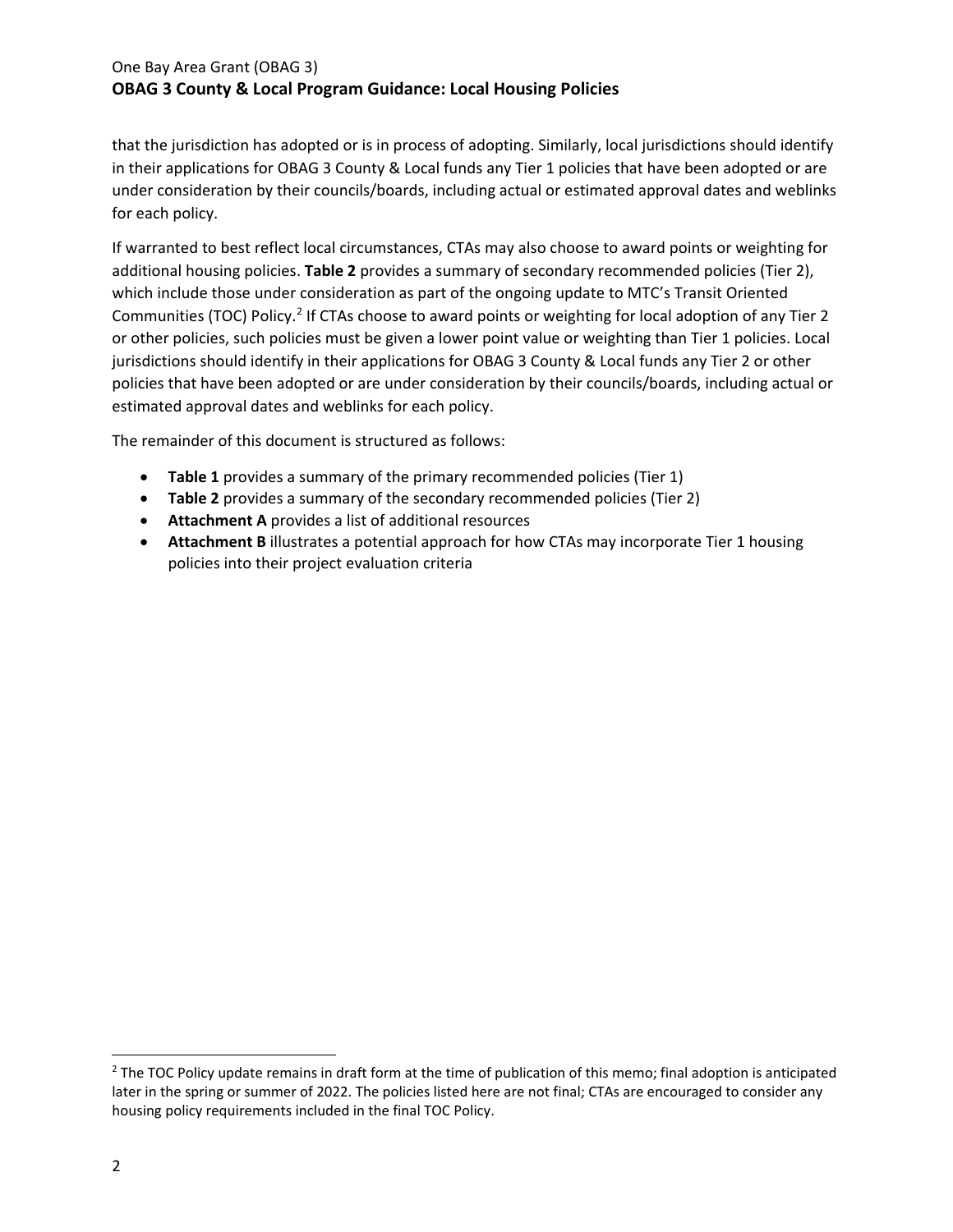### **Table 1: Primary Recommended Local Anti-Displacement and Community Stabilization Policies (Tier 1)**

|   | Category     | <b>Policy</b>                                                           | <b>Description</b>                                                                                                                                                                                                                                                                                                                                                                                       |  |  |  |
|---|--------------|-------------------------------------------------------------------------|----------------------------------------------------------------------------------------------------------------------------------------------------------------------------------------------------------------------------------------------------------------------------------------------------------------------------------------------------------------------------------------------------------|--|--|--|
| 1 | Protection   | "Just Cause" Eviction                                                   | Defines the circumstances for evictions, such as nonpayment of<br>rent, violation of lease terms, or permanent removal of a<br>dwelling from the rental market, with provisions that are more<br>protective of tenants than those established by AB 1482 (2019,<br>Chiu). $3$                                                                                                                            |  |  |  |
| 2 | Protection   | Legal Assistance for<br><b>Tenants</b>                                  | Investments or programs that expand access to legal assistance<br>for tenants threatened with displacement. This could range from<br>a "right to counsel" <sup>4</sup> to dedicated public funding for tenant legal<br>assistance.                                                                                                                                                                       |  |  |  |
| 3 | Protection   | <b>Rental and Foreclosure</b><br>Assistance Programs                    | Financial aid and counseling to protect renters and homeowners<br>facing financial distress and risk of displacement.                                                                                                                                                                                                                                                                                    |  |  |  |
| 4 | Protection   | <b>Rent Stabilization</b>                                               | Restricts annual rent increases based upon a measure of inflation<br>or other metric, with provisions exceeding those established by<br>AB 1482 (2019, Chiu). <sup>5</sup>                                                                                                                                                                                                                               |  |  |  |
| 5 | Preservation | <b>Funding to Preserve</b><br>Unsubsidized<br><b>Affordable Housing</b> | Public investments to preserve unsubsidized housing affordable<br>to lower- or moderate-income residents (sometimes referred to<br>as "naturally occurring affordable housing") as permanently<br>affordable. Funding may be derived from a voter-approved<br>revenue measure with dedicated preservation funding, an<br>ongoing allocation of local general fund revenues, or other<br>similar options. |  |  |  |
| 6 | Preservation | Tenant/Community<br>Opportunity to<br>Purchase                          | Policies or programs that provide tenants or mission-driven<br>nonprofits the right to purchase a property at the market price<br>when it is offered for sale, retaining existing residents and<br>ensuring long-term affordability of the units. Works in concert<br>with public financing available from strategies to "Preserve<br>Unsubsidized Affordable Housing."                                  |  |  |  |
| 7 | Preservation | SRO/Condominium<br>Conversion                                           | Limits the conversion of occupied SRO and/or other rental units<br>to condominiums or other uses that could result in displacement<br>of existing residents.                                                                                                                                                                                                                                             |  |  |  |

<span id="page-2-0"></span><sup>3</sup> This could include, for example, greater limitations on no fault evictions such as "substantial remodels" and/or permanently implementing just cause protections (the protections provided by AB 1482 expire on January 1, 2030).

<span id="page-2-1"></span><sup>4</sup> "Right to counsel" extends the right to an attorney, required in criminal procedures, to tenants in eviction trials, which are civil procedures.<br><sup>5</sup> For example, restricting maximum annual rent increases to the percent change in the Consumer Price Index, or

<span id="page-2-2"></span>permanently implementing rent stabilization protections.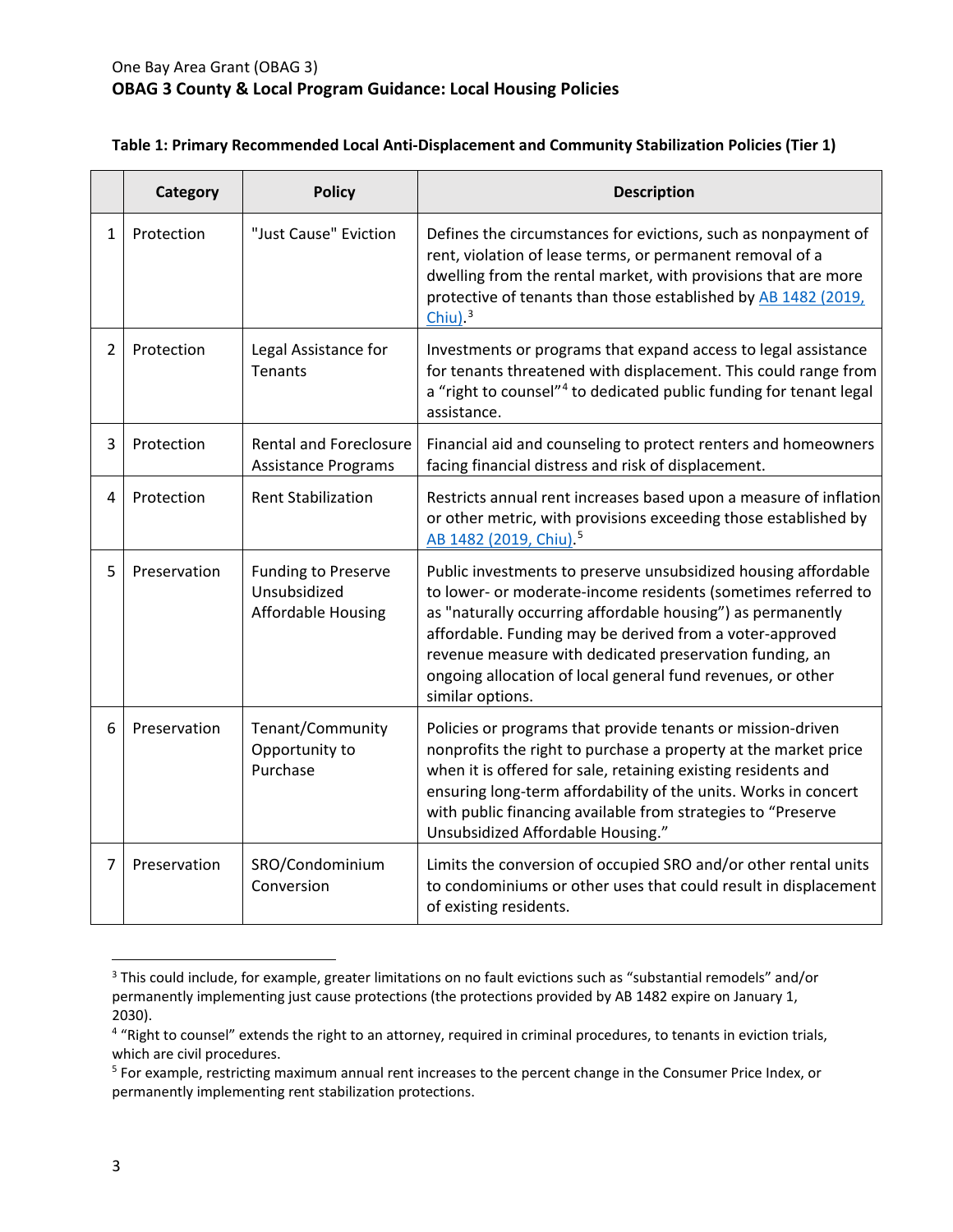|                 | <b>Category</b>              | <b>Policy</b>                                     | <b>Description</b>                                                                                                                                                                                                                                                                                  |
|-----------------|------------------------------|---------------------------------------------------|-----------------------------------------------------------------------------------------------------------------------------------------------------------------------------------------------------------------------------------------------------------------------------------------------------|
| 8               | Preservation /<br>Production | Public/Community<br><b>Land Trusts</b>            | Investments or policies to expand the amount of land held by<br>public- and non-profit entities such as co-operatives, community<br>land trusts, and land banks with permanent affordability<br>protections.                                                                                        |
| 9               | Production                   | Inclusionary Zoning                               | Requires a minimum percentage of units in residential<br>development projects above a certain size (e.g., 5 units) to be<br>deed-restricted affordable to low-income households.                                                                                                                    |
| 10 <sup>1</sup> | Production                   | <b>Affordable Housing</b><br>Funding              | A dedicated local funding stream, whether a voter-approved<br>revenue measure or an ongoing allocation of local general fund<br>revenues, for production of deed-restricted affordable housing.                                                                                                     |
| 11              | Production                   | <b>Affordable Housing</b><br><b>Overlay Zones</b> | Area-specific incentives, such as density bonuses and<br>streamlined environmental review, for development projects<br>that include a certain percentage of deed-restricted affordable<br>housing; exceeds any jurisdiction-wide inclusionary requirements<br>or benefits from state density bonus. |
| 12 <sub>l</sub> | Production                   | <b>Accessory Dwelling</b><br>Units                | Policies promoting the construction of Accessory Dwelling Units<br>(ADUs) on single-family lots that exceed state law.                                                                                                                                                                              |
| 13              | Production                   | Public Land for<br><b>Affordable Housing</b>      | Policies to prioritize the reuse of publicly owned land for<br>affordable and mixed-income housing that go beyond existing<br>state law, typically accompanied by prioritization of available<br>funding for projects on these sites.                                                               |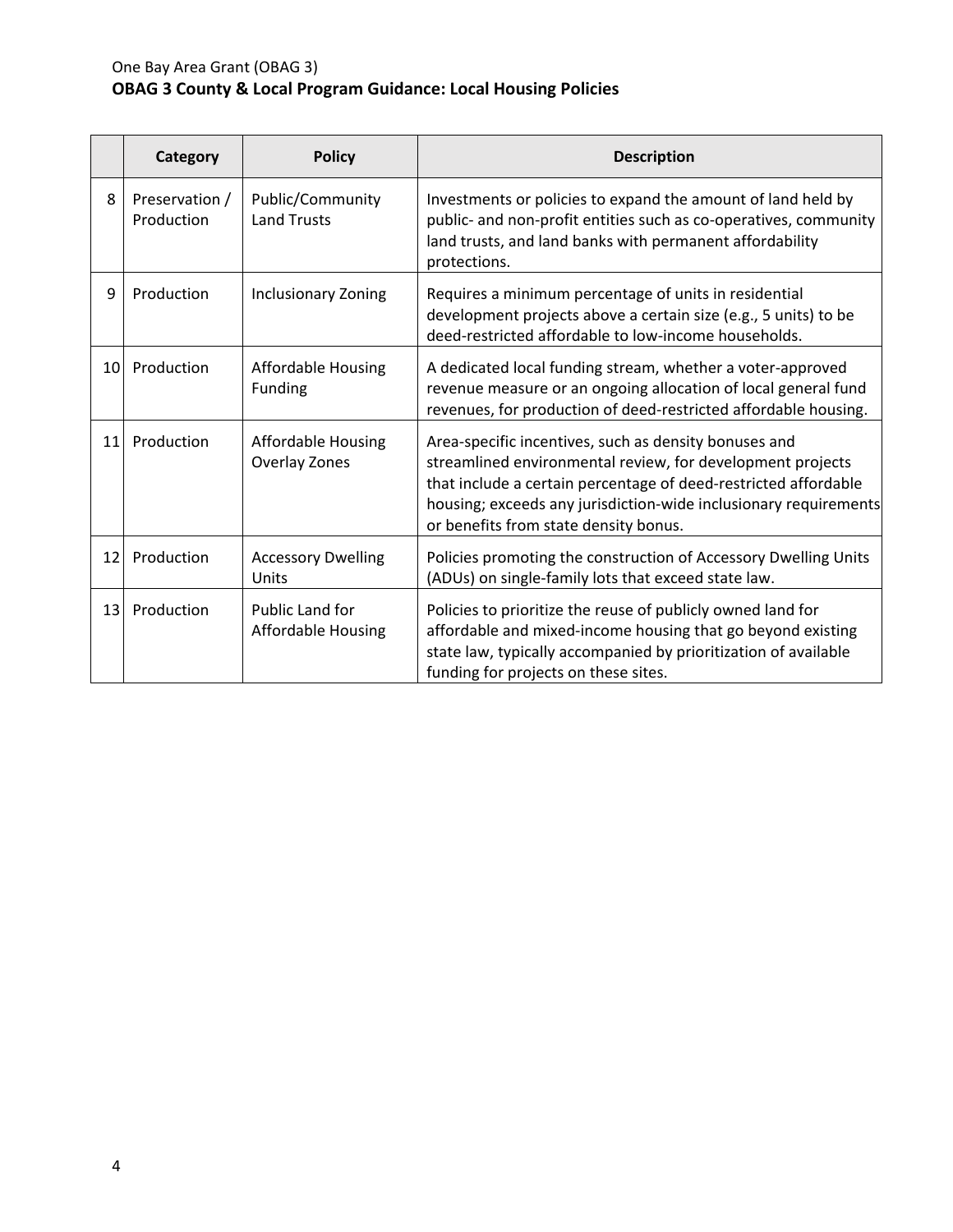|                | Category                     | <b>Policy</b>                                                                                                            | <b>Description</b>                                                                                                                                                                                                                                                                                                                                                                                                                                                                                                                          |
|----------------|------------------------------|--------------------------------------------------------------------------------------------------------------------------|---------------------------------------------------------------------------------------------------------------------------------------------------------------------------------------------------------------------------------------------------------------------------------------------------------------------------------------------------------------------------------------------------------------------------------------------------------------------------------------------------------------------------------------------|
| $\mathbf{1}$   | Preservation                 | <b>Funding to Support</b><br><b>Preservation Capacity</b>                                                                | Dedicated local funding for capacity building or other material<br>support for community land trusts or other community-based<br>organizations engaged in affordable housing preservation.                                                                                                                                                                                                                                                                                                                                                  |
| 2              | Preservation                 | Mobile Home<br>Preservation                                                                                              | Policy or program to preserve mobile homes from conversion to<br>other uses that may result in displacement of existing residents.                                                                                                                                                                                                                                                                                                                                                                                                          |
| 3              | Preservation /<br>Protection | Preventing<br>Displacement from<br><b>Substandard Conditions</b><br>and Associated Code<br><b>Enforcement Activities</b> | Policies, programs, or procedures designed to minimize the risk<br>of displacement caused by substandard conditions, including<br>through local code enforcement activities. This may include, but<br>not be limited to, proactive rental inspection programs,<br>assistance to landlords for property improvements in exchange<br>for anti-displacement commitments, and enhanced relocation<br>assistance requirements for temporary displacement due to<br>substandard conditions that pose an immediate threat to health<br>and safety. |
| 4              | Protection                   | <b>Tenant Relocation</b><br>Assistance                                                                                   | Policy or program that provides relocation assistance (financial<br>and/or other services) to tenants displaced through no fault of<br>their own, with assistance exceeding that required under state<br>law.                                                                                                                                                                                                                                                                                                                               |
| 5              | Protection                   | Mobile Home Rent<br>Stabilization                                                                                        | Restricts annual rent increases on mobile home residents based<br>upon a measure of inflation or other metric.                                                                                                                                                                                                                                                                                                                                                                                                                              |
| 6              | Protection                   | <b>Fair Housing</b><br>Enforcement                                                                                       | Policy, program, or investments that support fair housing testing,<br>compliance monitoring, and enforcement.                                                                                                                                                                                                                                                                                                                                                                                                                               |
| $\overline{7}$ | Protection                   | <b>Tenant Anti-</b><br>Harassment<br>Protections                                                                         | Policy or program that grants tenants legal protection from<br>unreasonable, abusive, or coercive landlord behavior.                                                                                                                                                                                                                                                                                                                                                                                                                        |

## **Table 2: Secondary Anti-Displacement and Community Stabilization Policies (Tier 2)**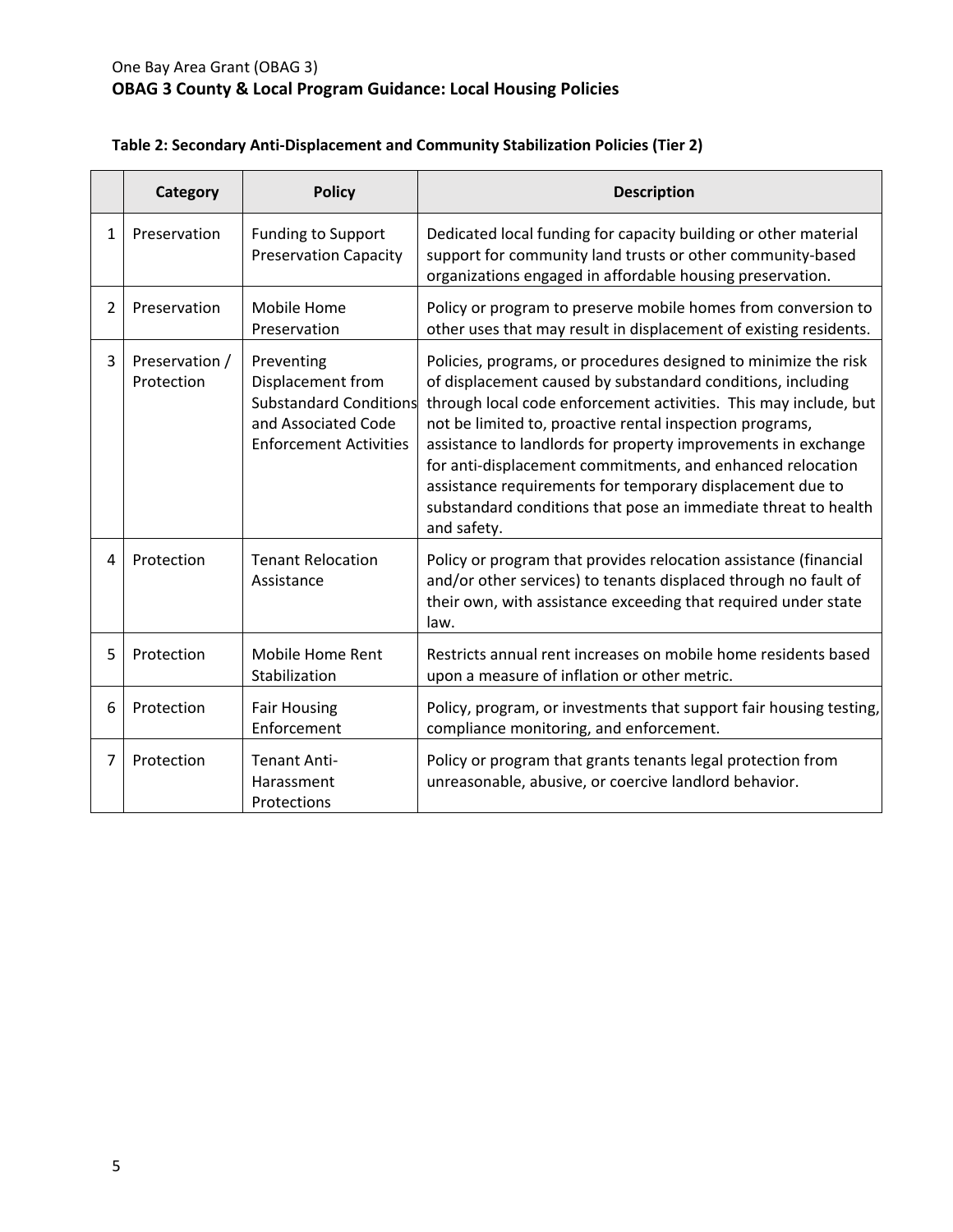### **Attachment A: Additional Resources**

- Chapple, Karen, and Anastasia Loukaitou-Sideris. 2021. White Paper on Anti-Displacement Strategy Effectiveness. Sacramento, CA: California Air Resources Board. *Available at:* [https://www.urbandisplacement.org/wp-content/uploads/2021/08/19RD018-Anti-](https://www.urbandisplacement.org/wp-content/uploads/2021/08/19RD018-Anti-Displacement-Strategy-Effectiveness.pdf)[Displacement-Strategy-Effectiveness.pdf.](https://www.urbandisplacement.org/wp-content/uploads/2021/08/19RD018-Anti-Displacement-Strategy-Effectiveness.pdf)
- Chapple, Karen, Jackelyn Hwang, Jae Sik Jeon, Iris Zhang, Julia Greenberg, and Bina P. Shrimali. 2022. "Housing Market Interventions and Residential Mobility in the San Francisco Bay Area." Federal Reserve Bank of San Francisco Community Development Working Paper 2022-1. *Available at:* [https://www.frbsf.org/community-development/publications/working](https://www.frbsf.org/community-development/publications/working-papers/2022/march/housing-market-interventions-and-residential-mobility-san-francisco-bay-area/)[papers/2022/march/housing-market-interventions-and-residential-mobility-san-francisco-bay](https://www.frbsf.org/community-development/publications/working-papers/2022/march/housing-market-interventions-and-residential-mobility-san-francisco-bay-area/)[area/](https://www.frbsf.org/community-development/publications/working-papers/2022/march/housing-market-interventions-and-residential-mobility-san-francisco-bay-area/)
- Urban Displacement Project (UDP) Bay Area (local government) Anti-displacement Policy Map <https://www.urbandisplacement.org/maps/sf-bay-area-policy-map/>
- UDP Bay Area Gentrification and Displacement Maps <https://www.urbandisplacement.org/maps/sf-bay-area-gentrification-and-displacement/>
- California Department of Housing and Community Development (HCD). 2021. Affirmatively Furthering Fair Housing: Guidance for All Public Entities and for Housing Elements. *Available at:* [https://www.hcd.ca.gov/community-development/affh/docs/affh\\_document\\_final\\_4-27-](https://www.hcd.ca.gov/community-development/affh/docs/affh_document_final_4-27-2021.pdf) [2021.pdf](https://www.hcd.ca.gov/community-development/affh/docs/affh_document_final_4-27-2021.pdf) (includes list of sample AFFH Actions on pp. 72-74)
- HCD Housing Planning Hub Site <https://www.hcd.ca.gov/community-development/planning-grants-ta.shtml>
- Additional HCD Guidance Memos [https://www.hcd.ca.gov/community-development/housing-element/housing-element](https://www.hcd.ca.gov/community-development/housing-element/housing-element-memos.shtml)[memos.shtml](https://www.hcd.ca.gov/community-development/housing-element/housing-element-memos.shtml)
- Grounded Solutions Network. What about Housing? A Policy Toolkit for Inclusive Growth. *Available at:* [https://groundedsolutions.org/sites/default/files/2018-](https://groundedsolutions.org/sites/default/files/2018-11/17%20What%20About%20Housing%20-%20A%20Policy%20Toolkit%20for%20Inclusive%20Growth.pdf) [11/17%20What%20About%20Housing%20-](https://groundedsolutions.org/sites/default/files/2018-11/17%20What%20About%20Housing%20-%20A%20Policy%20Toolkit%20for%20Inclusive%20Growth.pdf) [%20A%20Policy%20Toolkit%20for%20Inclusive%20Growth.pdf.](https://groundedsolutions.org/sites/default/files/2018-11/17%20What%20About%20Housing%20-%20A%20Policy%20Toolkit%20for%20Inclusive%20Growth.pdf)